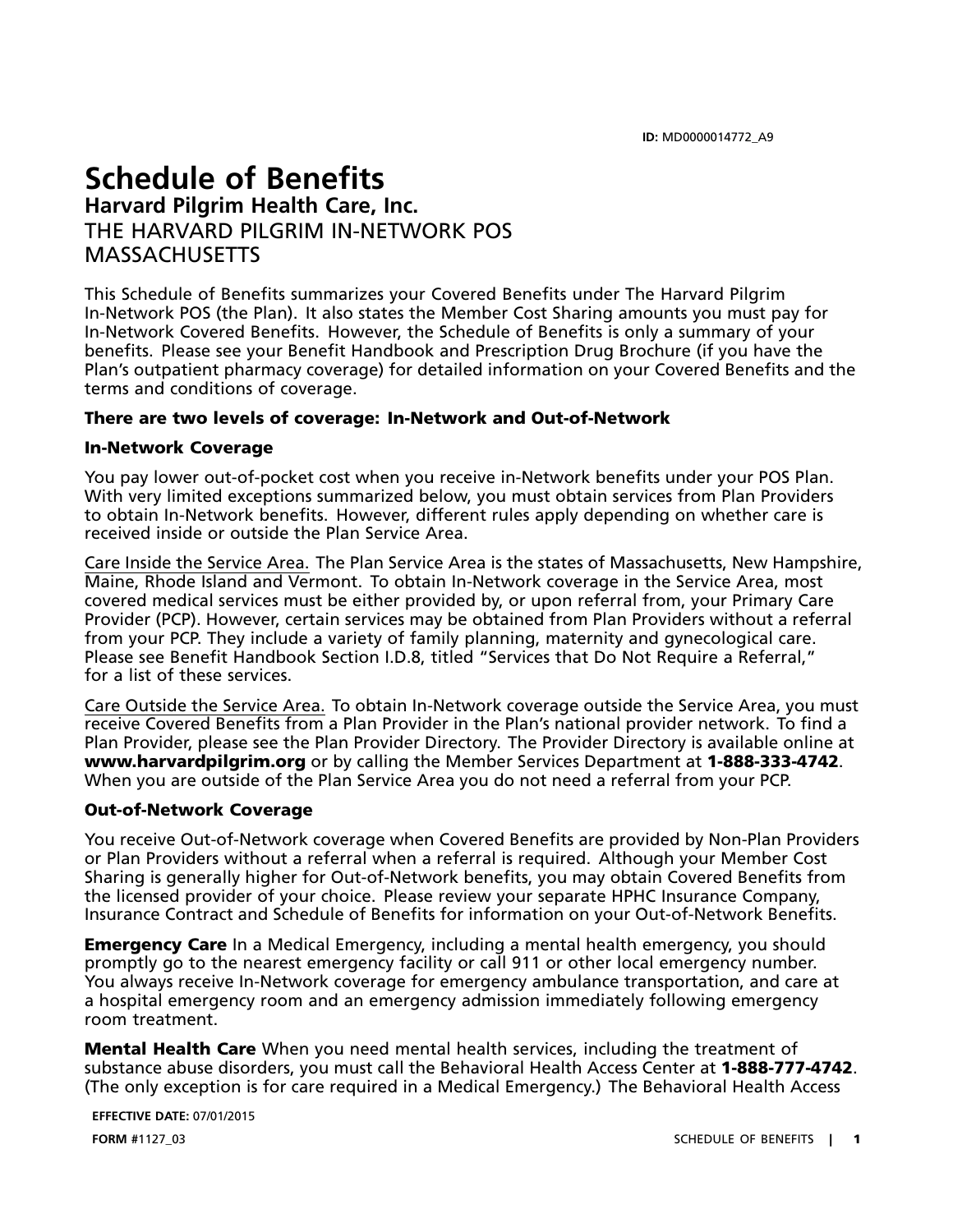Center phone line is staffed by licensed mental health clinicians. A clinician will assist you in determining the type of care you need, finding an appropriate Plan Provider, and arranging the services you require.

**Clinical Review Criteria** We use clinical review criteria to evaluate whether certain services or procedures are Medically Necessary for <sup>a</sup> Member's care. Members or their Providers, may obtain <sup>a</sup> copy of our clinical review criteria applicable to <sup>a</sup> service or procedure for which coverage is requested. Clinical review criteria may be obtained by calling **1-888-888-4742 ext. 38723**.

**Covered Benefits** Your Covered Benefits are administered on <sup>a</sup> calendar year basis.

## **Schedule of In-Network Benefits and Member Cost Sharing:**

| <b>General Cost Sharing Features:</b>          | <b>Member Cost Sharing:</b>                                                   |
|------------------------------------------------|-------------------------------------------------------------------------------|
| <b>Coinsurance and Copayments</b>              |                                                                               |
|                                                | See Covered Benefits below                                                    |
| <b>In-Network Deductible</b>                   |                                                                               |
|                                                | None                                                                          |
| In-Network Out-of-Pocket Maximum               |                                                                               |
| Includes all In-Network Member Cost<br>Sharing | \$6,600 per Member per calendar year<br>\$13,200 per family per calendar year |

| <b>Benefit</b>                                                                                                                   | <b>In-Network (Plan Providers</b><br>with a referral when required)<br><b>Member Cost Sharing:</b> |  |
|----------------------------------------------------------------------------------------------------------------------------------|----------------------------------------------------------------------------------------------------|--|
| <b>Acupuncture Treatment for Injury or Illness</b>                                                                               |                                                                                                    |  |
| - Limited to 20 visits per calendar year                                                                                         | \$20 Copayment per visit                                                                           |  |
| <b>Ambulance Transport</b>                                                                                                       |                                                                                                    |  |
| - Emergency ambulance transport                                                                                                  | No charge                                                                                          |  |
| - Non-emergency ambulance transport                                                                                              | No charge                                                                                          |  |
| <b>Autism Spectrum Disorders Treatment</b>                                                                                       |                                                                                                    |  |
| - Applied behavior analysis                                                                                                      | \$20 Copayment per visit                                                                           |  |
| <b>Chemotherapy and Radiation Therapy</b>                                                                                        |                                                                                                    |  |
|                                                                                                                                  | No charge                                                                                          |  |
| <b>Dental Services</b>                                                                                                           |                                                                                                    |  |
| Important Notice: Coverage of Dental Care is very limited. Please see your Benefit Handbook for the<br>details of your coverage. |                                                                                                    |  |

**(Continued on next page)**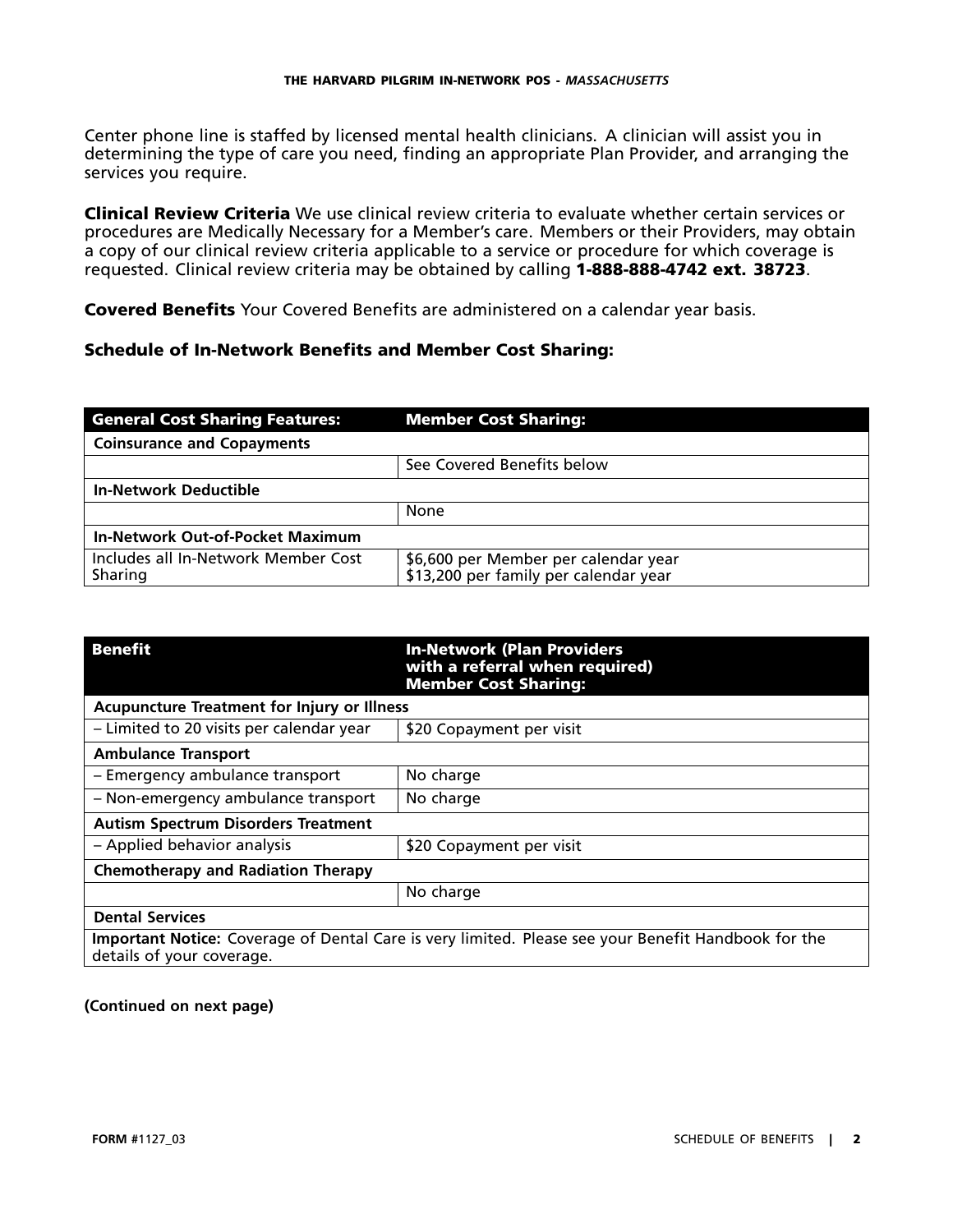| <b>Benefit</b>                                                                                | <b>In-Network (Plan Providers</b><br>with a referral when required)<br><b>Member Cost Sharing:</b>                                                                                                                                                                                                                              |
|-----------------------------------------------------------------------------------------------|---------------------------------------------------------------------------------------------------------------------------------------------------------------------------------------------------------------------------------------------------------------------------------------------------------------------------------|
| <b>Dental Services (Continued)</b>                                                            |                                                                                                                                                                                                                                                                                                                                 |
| - Emergency dental care<br>Please Note: Services must be received<br>within 3 days of injury. | Your Member Cost Sharing will depend upon the types of<br>services provided, as listed in this Schedule of Benefits.<br>For example, for services provided in a dentist's office, see<br>"Physician and Other Professional Office Visits." For services<br>provided in a hospital emergency room, see "Emergency<br>Room Care." |
| - Extraction of teeth impacted in bone                                                        | Your Member Cost Sharing will depend upon the types of<br>services provided, as listed in this Schedule of Benefits.<br>For example, for services provided in a dentist's office, see<br>"Physician and Other Professional Office Visits."                                                                                      |
| - Preventive Dental Care for children<br>(up to the age of 13)                                | No charge                                                                                                                                                                                                                                                                                                                       |
| <b>Dialysis</b>                                                                               |                                                                                                                                                                                                                                                                                                                                 |
| - Dialysis services                                                                           | \$20 Copayment per visit                                                                                                                                                                                                                                                                                                        |
| - Installation of home equipment is<br>covered up to \$300 in a Member's<br>lifetime.         | No charge                                                                                                                                                                                                                                                                                                                       |
| <b>Durable Medical Equipment</b>                                                              |                                                                                                                                                                                                                                                                                                                                 |
| - Durable medical equipment                                                                   | No charge                                                                                                                                                                                                                                                                                                                       |
| - Blood glucose monitors, infusion<br>devices and insulin pumps (including<br>supplies)       | No charge                                                                                                                                                                                                                                                                                                                       |
| - Oxygen and respiratory equipment                                                            | No charge                                                                                                                                                                                                                                                                                                                       |
| <b>Early Intervention Services</b>                                                            |                                                                                                                                                                                                                                                                                                                                 |
|                                                                                               | No charge                                                                                                                                                                                                                                                                                                                       |
|                                                                                               | <b>Please Note:</b> The Plan does not cover the family participation<br>fee required by the Massachusetts Department of Public<br>Health.                                                                                                                                                                                       |
| <b>Emergency Admission</b>                                                                    |                                                                                                                                                                                                                                                                                                                                 |
|                                                                                               | No charge                                                                                                                                                                                                                                                                                                                       |
| <b>Emergency Room Care</b>                                                                    |                                                                                                                                                                                                                                                                                                                                 |
|                                                                                               | \$100 Copayment per visit                                                                                                                                                                                                                                                                                                       |
|                                                                                               | This Copayment is waived if you are admitted directly to the<br>hospital from the emergency room.                                                                                                                                                                                                                               |
| Hearing Aids (for Members up to the age of 22)                                                |                                                                                                                                                                                                                                                                                                                                 |
| - Limited to \$2,000 per hearing aid every<br>36 months, for each hearing impaired<br>ear     | No charge                                                                                                                                                                                                                                                                                                                       |
| <b>Home Health Care</b>                                                                       |                                                                                                                                                                                                                                                                                                                                 |
|                                                                                               | No charge<br>No cost sharing or benefit limit applies to durable medical<br>equipment, physical therapy or occupational therapy received<br>as part of authorized home health care.                                                                                                                                             |
| <b>Hospice - Outpatient Services</b>                                                          |                                                                                                                                                                                                                                                                                                                                 |
|                                                                                               | No charge                                                                                                                                                                                                                                                                                                                       |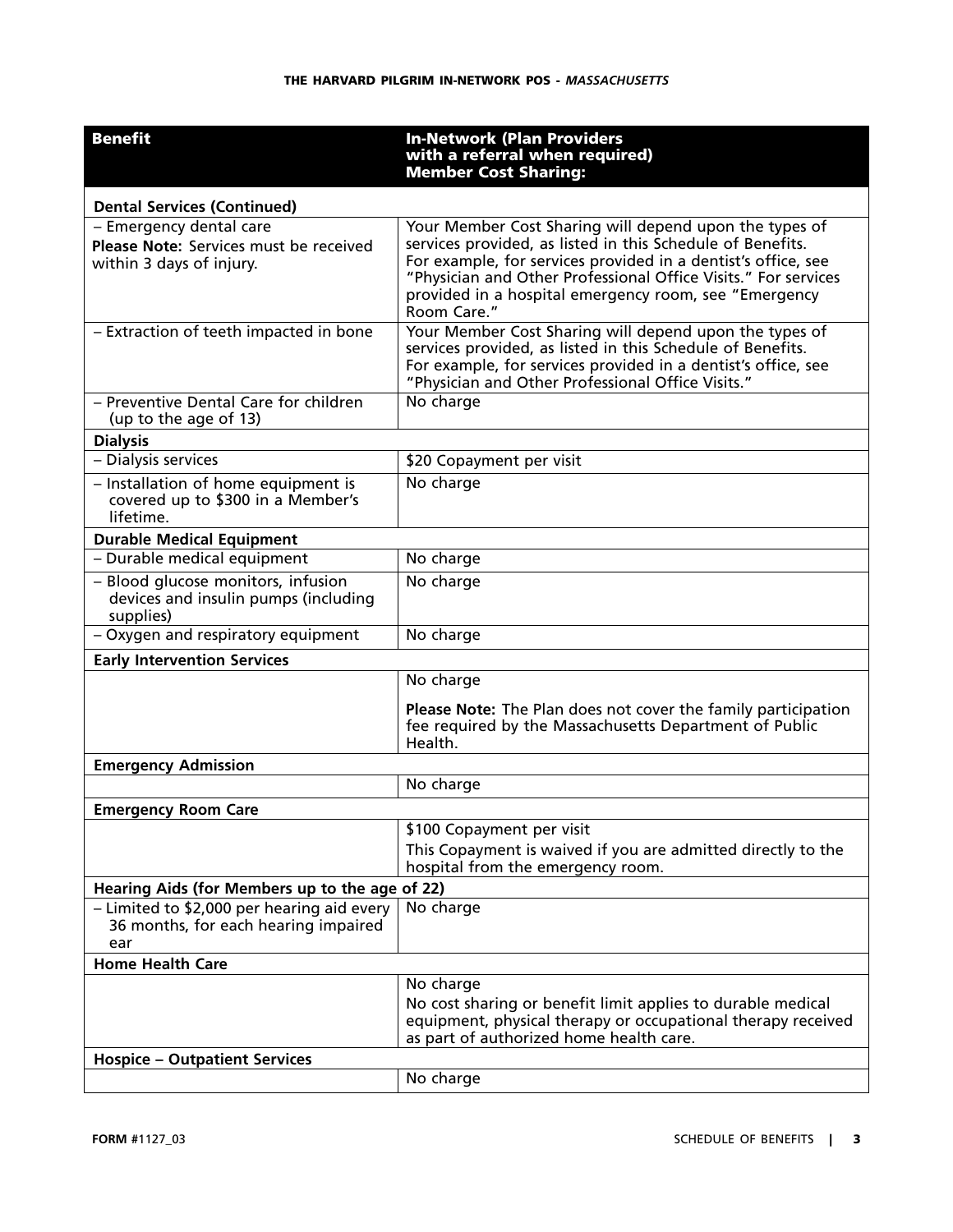| <b>Benefit</b>                                                                                                                                                                                                                                                                                                                                                                                                                                                                                                                                                                                         | <b>In-Network (Plan Providers</b><br>with a referral when required)<br><b>Member Cost Sharing:</b>                                                                                                                                                                                                       |
|--------------------------------------------------------------------------------------------------------------------------------------------------------------------------------------------------------------------------------------------------------------------------------------------------------------------------------------------------------------------------------------------------------------------------------------------------------------------------------------------------------------------------------------------------------------------------------------------------------|----------------------------------------------------------------------------------------------------------------------------------------------------------------------------------------------------------------------------------------------------------------------------------------------------------|
| <b>Hospital - Inpatient Services</b>                                                                                                                                                                                                                                                                                                                                                                                                                                                                                                                                                                   |                                                                                                                                                                                                                                                                                                          |
| - Acute hospital care                                                                                                                                                                                                                                                                                                                                                                                                                                                                                                                                                                                  | No charge                                                                                                                                                                                                                                                                                                |
| - Inpatient maternity care                                                                                                                                                                                                                                                                                                                                                                                                                                                                                                                                                                             | No charge                                                                                                                                                                                                                                                                                                |
| - Inpatient routine nursery care,<br>including prophylactic medication to<br>prevent gonorrhea                                                                                                                                                                                                                                                                                                                                                                                                                                                                                                         | No charge                                                                                                                                                                                                                                                                                                |
| - Inpatient rehabilitation-limited to 60<br>days per calendar year                                                                                                                                                                                                                                                                                                                                                                                                                                                                                                                                     | No charge                                                                                                                                                                                                                                                                                                |
| - Skilled nursing facility - limited to 100<br>days per calendar year                                                                                                                                                                                                                                                                                                                                                                                                                                                                                                                                  | No charge                                                                                                                                                                                                                                                                                                |
| Infertility Services and Treatments (see the Benefit Handbook for details)                                                                                                                                                                                                                                                                                                                                                                                                                                                                                                                             |                                                                                                                                                                                                                                                                                                          |
|                                                                                                                                                                                                                                                                                                                                                                                                                                                                                                                                                                                                        | Your Member Cost Sharing will depend upon the types of<br>services provided, as listed in this Schedule of Benefits. For<br>example, for services provided by a physician, see "Physician<br>and Other Professional Office Visits." For inpatient hospital<br>care, see "Hospital - Inpatient Services." |
| <b>Laboratory and Radiology Services</b>                                                                                                                                                                                                                                                                                                                                                                                                                                                                                                                                                               |                                                                                                                                                                                                                                                                                                          |
| - Laboratory and x-rays                                                                                                                                                                                                                                                                                                                                                                                                                                                                                                                                                                                | No charge                                                                                                                                                                                                                                                                                                |
| <b>Advanced radiology</b>                                                                                                                                                                                                                                                                                                                                                                                                                                                                                                                                                                              | No charge                                                                                                                                                                                                                                                                                                |
| - CT scans                                                                                                                                                                                                                                                                                                                                                                                                                                                                                                                                                                                             |                                                                                                                                                                                                                                                                                                          |
| - PET scans                                                                                                                                                                                                                                                                                                                                                                                                                                                                                                                                                                                            |                                                                                                                                                                                                                                                                                                          |
| – MRI                                                                                                                                                                                                                                                                                                                                                                                                                                                                                                                                                                                                  |                                                                                                                                                                                                                                                                                                          |
| $- MRA$                                                                                                                                                                                                                                                                                                                                                                                                                                                                                                                                                                                                |                                                                                                                                                                                                                                                                                                          |
| - Nuclear medicine                                                                                                                                                                                                                                                                                                                                                                                                                                                                                                                                                                                     | Please Note: No Member Cost Sharing applies to certain preventive care services. For a list of covered                                                                                                                                                                                                   |
|                                                                                                                                                                                                                                                                                                                                                                                                                                                                                                                                                                                                        | preventive services, please see the Preventive Services notice at: www.harvardpilgrim.org.                                                                                                                                                                                                               |
| <b>Low Protein Foods</b>                                                                                                                                                                                                                                                                                                                                                                                                                                                                                                                                                                               |                                                                                                                                                                                                                                                                                                          |
| - Limited to \$5,000 per calendar year                                                                                                                                                                                                                                                                                                                                                                                                                                                                                                                                                                 | No charge                                                                                                                                                                                                                                                                                                |
| <b>Maternity Care - Outpatient</b>                                                                                                                                                                                                                                                                                                                                                                                                                                                                                                                                                                     |                                                                                                                                                                                                                                                                                                          |
| - Routine outpatient prenatal and                                                                                                                                                                                                                                                                                                                                                                                                                                                                                                                                                                      | No charge                                                                                                                                                                                                                                                                                                |
| postpartum care                                                                                                                                                                                                                                                                                                                                                                                                                                                                                                                                                                                        | The Deductible does not apply to prenatal and postpartum<br>care provided in a physician's office. All other care is covered<br>as stated in this Schedule of Benefits.                                                                                                                                  |
| Please Note: Routine prenatal and postpartum care is usually received and billed from the same Provider<br>as a single or bundled service. Different Member Cost Sharing may apply to any specialized or non-routine<br>service that is billed separately from your routine outpatient prenatal and postpartum care. For example,<br>for services provided by another physician or specialist, see "Physician and Other Professional Office Visits"<br>for your applicable Member Cost Sharing. Please see your Benefit Handbook for more information<br>on maternity care.<br><b>Medical Formulas</b> |                                                                                                                                                                                                                                                                                                          |
|                                                                                                                                                                                                                                                                                                                                                                                                                                                                                                                                                                                                        | No charge                                                                                                                                                                                                                                                                                                |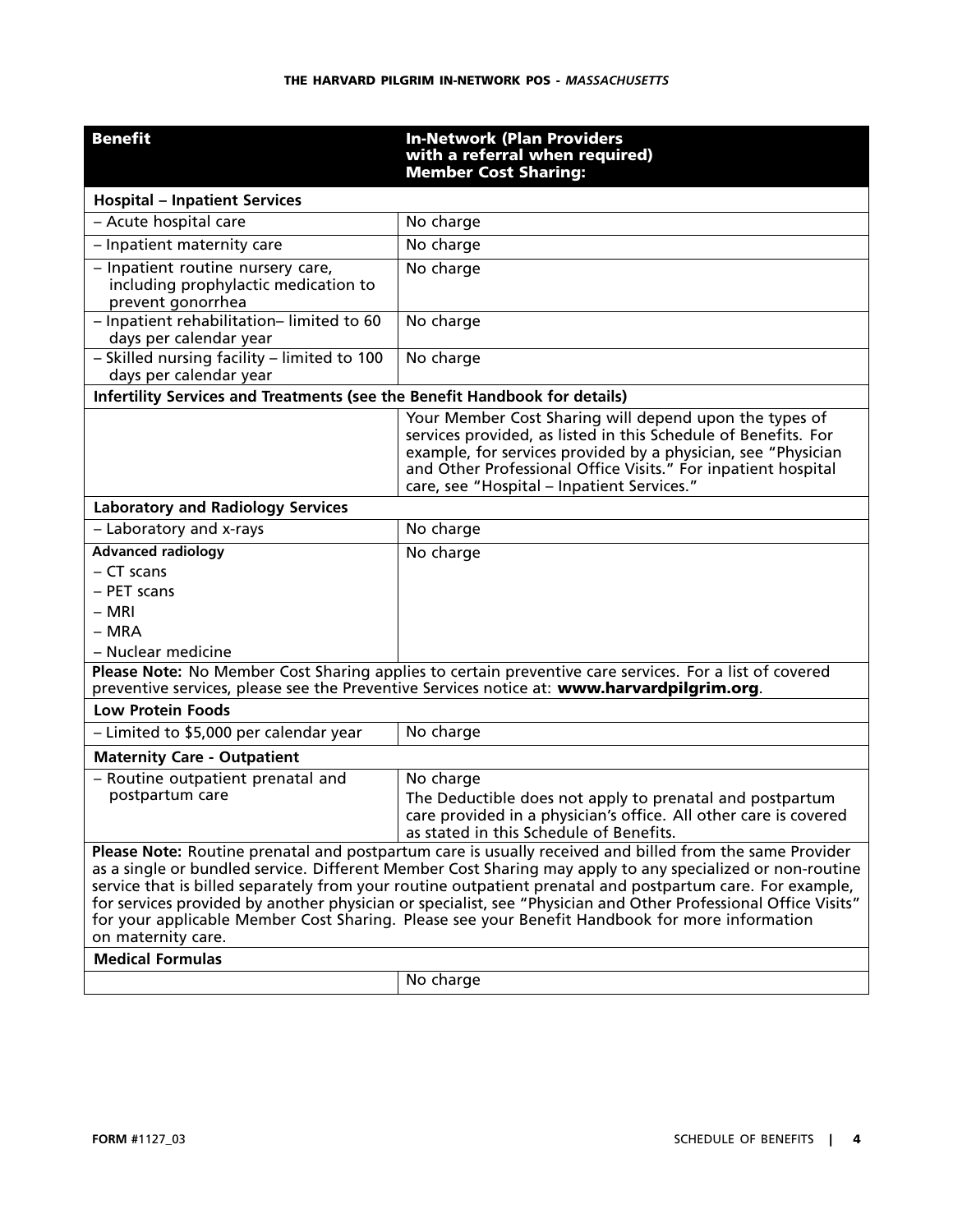| <b>Benefit</b>                                                                                                                                                                                                                                                                                                                                                                                                                                                                                                                                                                                  | <b>In-Network (Plan Providers</b><br>with a referral when required)<br><b>Member Cost Sharing:</b> |  |
|-------------------------------------------------------------------------------------------------------------------------------------------------------------------------------------------------------------------------------------------------------------------------------------------------------------------------------------------------------------------------------------------------------------------------------------------------------------------------------------------------------------------------------------------------------------------------------------------------|----------------------------------------------------------------------------------------------------|--|
| Mental Health Care (Including the Treatment of Substance Abuse Disorders)                                                                                                                                                                                                                                                                                                                                                                                                                                                                                                                       |                                                                                                    |  |
| <b>Inpatient Mental Health Care Services</b>                                                                                                                                                                                                                                                                                                                                                                                                                                                                                                                                                    | No charge                                                                                          |  |
| <b>Intermediate Mental Health Care Services</b><br>- Acute residential treatment (including<br>detoxification), crisis stabilization and<br>in-home family stabilization<br>- Intensive outpatient programs, partial<br>hospitalization and day treatment                                                                                                                                                                                                                                                                                                                                       | No charge                                                                                          |  |
| programs                                                                                                                                                                                                                                                                                                                                                                                                                                                                                                                                                                                        |                                                                                                    |  |
| <b>Outpatient Mental Health Care Services</b>                                                                                                                                                                                                                                                                                                                                                                                                                                                                                                                                                   | Group therapy - \$10 Copayment per visit<br><b>Individual therapy</b> - \$20 Copayment per visit   |  |
| - Detoxification                                                                                                                                                                                                                                                                                                                                                                                                                                                                                                                                                                                | \$20 Copayment per visit                                                                           |  |
| - Medication management                                                                                                                                                                                                                                                                                                                                                                                                                                                                                                                                                                         | \$20 Copayment per visit                                                                           |  |
| - Psychological testing and<br>neuropsychological assessment                                                                                                                                                                                                                                                                                                                                                                                                                                                                                                                                    | \$20 Copayment per visit                                                                           |  |
| <b>Ostomy Supplies</b>                                                                                                                                                                                                                                                                                                                                                                                                                                                                                                                                                                          |                                                                                                    |  |
|                                                                                                                                                                                                                                                                                                                                                                                                                                                                                                                                                                                                 | No charge                                                                                          |  |
| Physician and Other Professional Office Visits (This includes all covered Plan Providers unless otherwise<br>listed in this Schedule of Benefits.)                                                                                                                                                                                                                                                                                                                                                                                                                                              |                                                                                                    |  |
| - Routine examinations for preventive<br>care, including immunizations                                                                                                                                                                                                                                                                                                                                                                                                                                                                                                                          | No charge                                                                                          |  |
| - Consultations, evaluations, sickness<br>and injury care                                                                                                                                                                                                                                                                                                                                                                                                                                                                                                                                       | \$20 Copayment per visit                                                                           |  |
| - Administration of allergy injections                                                                                                                                                                                                                                                                                                                                                                                                                                                                                                                                                          | No charge                                                                                          |  |
| <b>Preventive Services and Tests</b>                                                                                                                                                                                                                                                                                                                                                                                                                                                                                                                                                            |                                                                                                    |  |
| - Preventive care services, including FDA<br>approved contraceptive devices.<br>Under the federal health care reform<br>law, many preventive services and<br>tests are covered with no member<br>cost sharing. For a complete list of<br>covered preventive services, go to<br>www.harvardpilgrim.org<br>- For a complete list of covered<br>preventive services, please<br>see the Preventive Services<br>notice on our website at<br>www.harvardpilgrim.org You<br>may also get a copy of the Preventive<br>Services notice by calling the<br>Member Services Department at<br>1-888-333-4742 | No charge                                                                                          |  |
| Under federal law the list of preventive services and tests may change periodically based on the<br>recommendations of the following agencies:                                                                                                                                                                                                                                                                                                                                                                                                                                                  |                                                                                                    |  |

## **(Continued on next page)**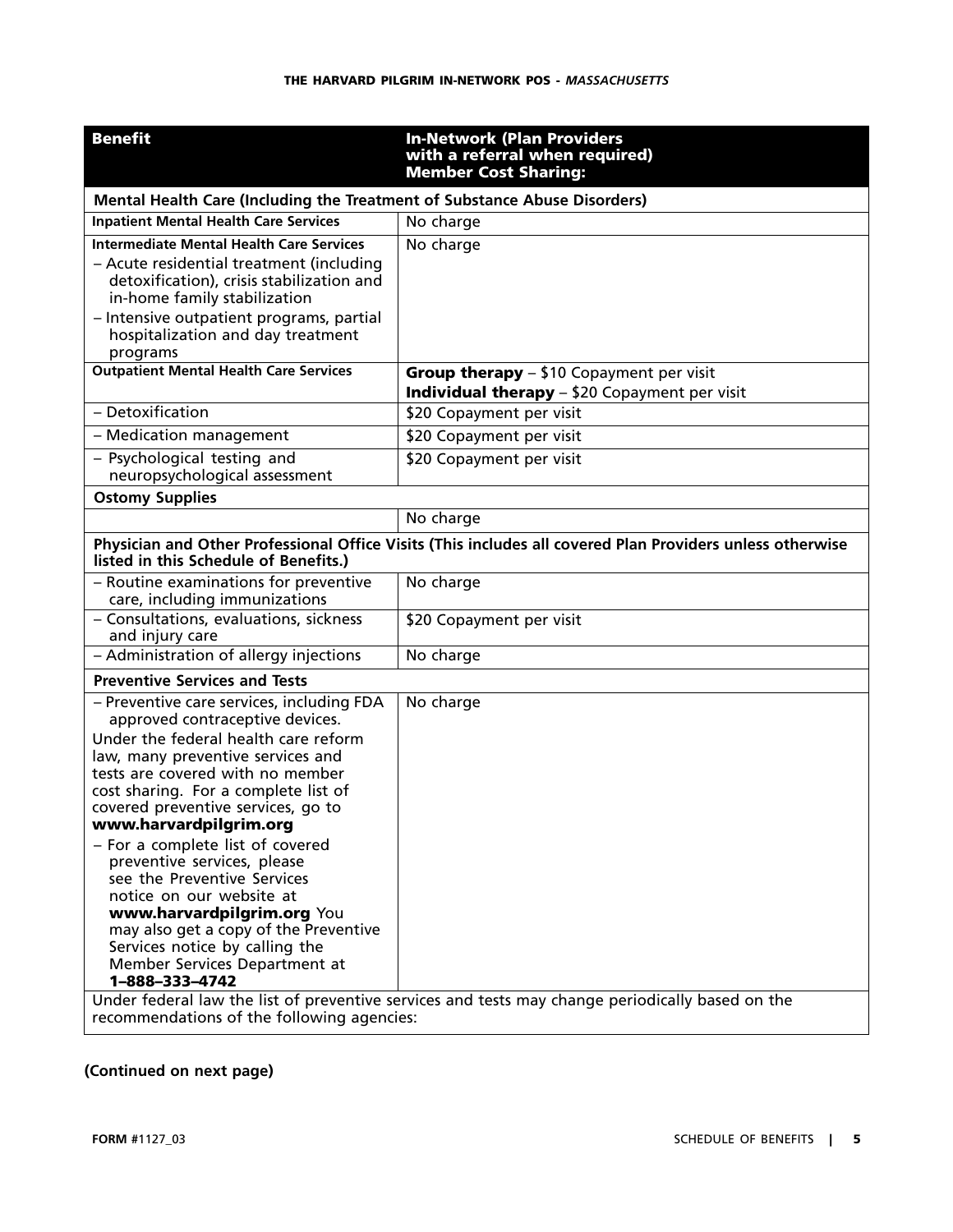| <b>Benefit</b>                                                                                                                                                                                                     | <b>In-Network (Plan Providers</b><br>with a referral when required)<br><b>Member Cost Sharing:</b>            |  |
|--------------------------------------------------------------------------------------------------------------------------------------------------------------------------------------------------------------------|---------------------------------------------------------------------------------------------------------------|--|
|                                                                                                                                                                                                                    |                                                                                                               |  |
| <b>Preventive Services and Tests (Continued)</b>                                                                                                                                                                   |                                                                                                               |  |
|                                                                                                                                                                                                                    | a. Grade "A" and "B" recommendations of the United States Preventive Services Task Force;                     |  |
| b. With respect to immunizations, the Advisory Committee on Immunization Practices of the Centers for<br>Disease Control and Prevention; and                                                                       |                                                                                                               |  |
| c. With respect to services for women, infants, children and adolescents, the Health Resources and<br>Services Administration.                                                                                     |                                                                                                               |  |
| Information on the recommendations of these agencies may be found on                                                                                                                                               |                                                                                                               |  |
| the web site of the U.S. Department of Health and Human Services at:<br>https://www.healthcare.gov/what-are-my-preventive-care-benefits/#part=1.                                                                   |                                                                                                               |  |
|                                                                                                                                                                                                                    | Harvard Pilgrim will add or delete services from this benefit for preventive services and tests in accordance |  |
|                                                                                                                                                                                                                    | with changes in the recommendations of the agencies listed above. You can find a list of the current          |  |
|                                                                                                                                                                                                                    | recommendations for preventive care on Harvard Pilgrim's web site at www.harvardpilgrim.org.                  |  |
| <b>Prosthetic Devices</b>                                                                                                                                                                                          |                                                                                                               |  |
|                                                                                                                                                                                                                    | No charge                                                                                                     |  |
| <b>Rehabilitation Therapy - Outpatient</b>                                                                                                                                                                         |                                                                                                               |  |
| - Cardiac rehabilitation                                                                                                                                                                                           | \$20 Copayment per visit                                                                                      |  |
| - Pulmonary rehabilitation therapy                                                                                                                                                                                 | \$20 Copayment per visit                                                                                      |  |
| - Speech-language and hearing services                                                                                                                                                                             | \$20 Copayment per visit                                                                                      |  |
| - Occupational therapy - limited to 60<br>consecutive days per condition                                                                                                                                           | \$20 Copayment per visit                                                                                      |  |
| - Physical therapy - limited to 60<br>consecutive days per condition                                                                                                                                               |                                                                                                               |  |
| Please Note: Outpatient physical and<br>occupational therapy is covered to the<br>extent Medically Necessary for: (1)<br>children under the age of three and<br>(2) the treatment of Autism Spectrum<br>Disorders. |                                                                                                               |  |
| <b>Scopic Procedures - Outpatient Diagnostic and Therapeutic</b>                                                                                                                                                   |                                                                                                               |  |
| - Endoscopy and sigmoidoscopy                                                                                                                                                                                      |                                                                                                               |  |
| – Colonoscopy                                                                                                                                                                                                      | No charge                                                                                                     |  |
| Please Note: No Member Cost Sharing applies to certain preventive care services. For a list of covered<br>preventive services, please see the Preventive Services notice at: www.harvardpilgrim.org.               |                                                                                                               |  |
| Spinal Manipulative Therapy (including care by a chiropractor)                                                                                                                                                     |                                                                                                               |  |
| - Limited to 12 visits per calendar year                                                                                                                                                                           | \$20 Copayment per visit                                                                                      |  |
| <b>Surgery - Outpatient</b>                                                                                                                                                                                        |                                                                                                               |  |
|                                                                                                                                                                                                                    | No charge                                                                                                     |  |
| <b>Vision Services</b>                                                                                                                                                                                             |                                                                                                               |  |
| - Routine eye examinations - limited to<br>1 exam per calendar year                                                                                                                                                | \$20 Copayment per visit                                                                                      |  |
| - Vision hardware for special conditions<br>(see the Benefit Handbook for details)                                                                                                                                 | No charge                                                                                                     |  |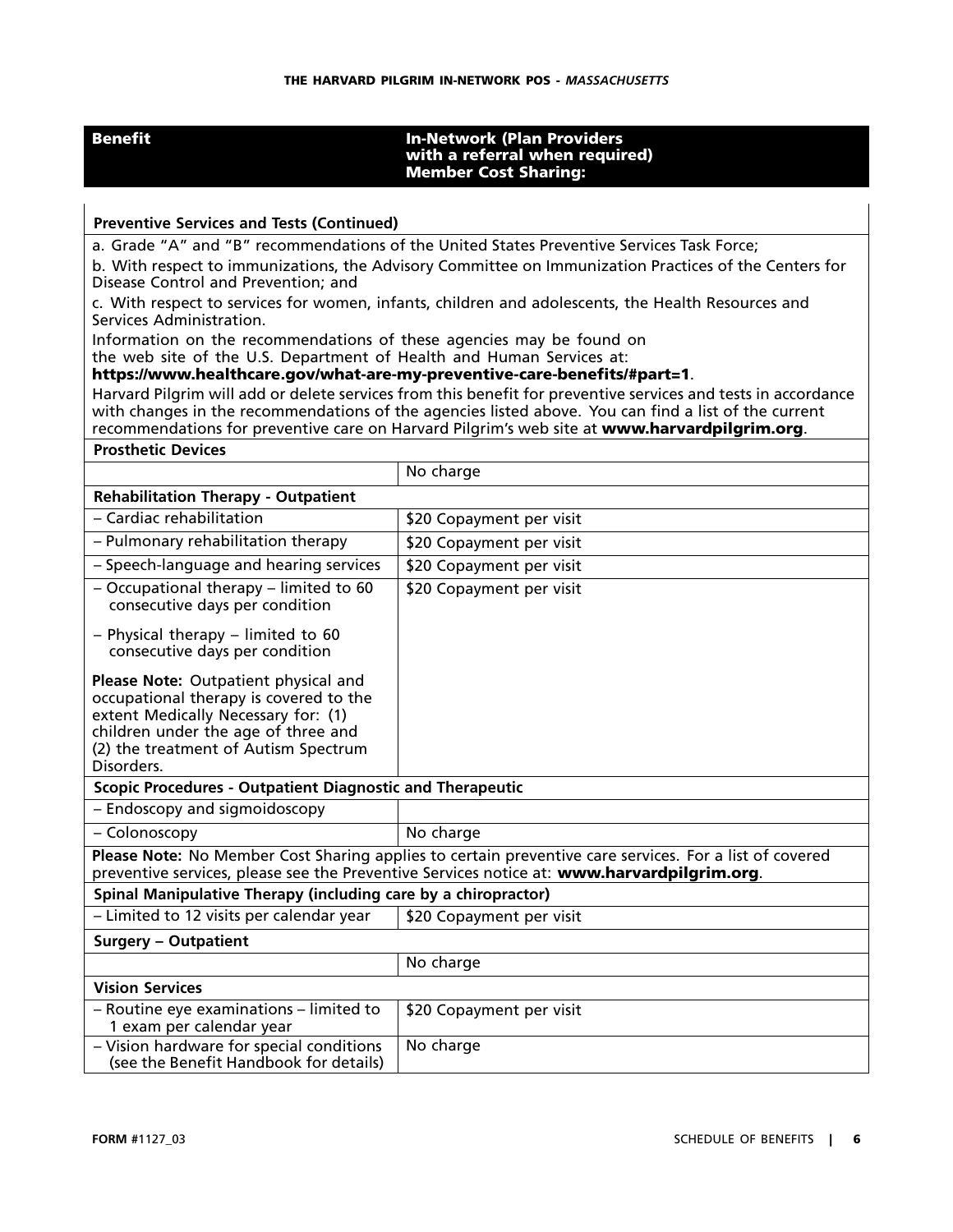| <b>Benefit</b>                                                                                                                                                                                                                | <b>In-Network (Plan Providers</b><br>with a referral when required)<br><b>Member Cost Sharing:</b>                                                                                                                                                                                                                                                                                                       |  |
|-------------------------------------------------------------------------------------------------------------------------------------------------------------------------------------------------------------------------------|----------------------------------------------------------------------------------------------------------------------------------------------------------------------------------------------------------------------------------------------------------------------------------------------------------------------------------------------------------------------------------------------------------|--|
| <b>Voluntary Sterilization</b>                                                                                                                                                                                                |                                                                                                                                                                                                                                                                                                                                                                                                          |  |
|                                                                                                                                                                                                                               | Your Member Cost Sharing will depend upon where the service<br>is provided as listed in this Schedule of Benefits. For example,<br>for a service provided in an outpatient surgical center, see<br>"Surgery- Outpatient." For services provided in a physician's<br>office, see "Physician and Other Professional Office Visits." For<br>inpatient hospital care, see "Hospital - Inpatient Services."   |  |
| Please Note: No Member Cost Sharing applies to certain preventive care services. For a list of covered                                                                                                                        |                                                                                                                                                                                                                                                                                                                                                                                                          |  |
| preventive services, please see the "Preventive Services" notice at: www.harvardpilgrim.org.                                                                                                                                  |                                                                                                                                                                                                                                                                                                                                                                                                          |  |
| <b>Voluntary Termination of Pregnancy</b>                                                                                                                                                                                     |                                                                                                                                                                                                                                                                                                                                                                                                          |  |
|                                                                                                                                                                                                                               | Your Member Cost Sharing will depend upon where the<br>service is provided as listed in this Schedule of Benefits. For<br>example, for a service provided in an outpatient surgical<br>center, see "Surgery-Outpatient." For services provided in a<br>physician's office, see "Physician and Other Professional Office<br>Visits." For inpatient hospital care, see "Hospital – Inpatient<br>Services." |  |
| Wigs and Scalp Hair Prostheses (as required by law)                                                                                                                                                                           |                                                                                                                                                                                                                                                                                                                                                                                                          |  |
| When needed as a result of any form<br>of cancer or leukemia, alopecia areata,<br>alopecia totalis or permanent hair loss<br>due to injury.<br>- Limited to \$350 per calendar year (see<br>the Benefit Handbook for details) | No charge                                                                                                                                                                                                                                                                                                                                                                                                |  |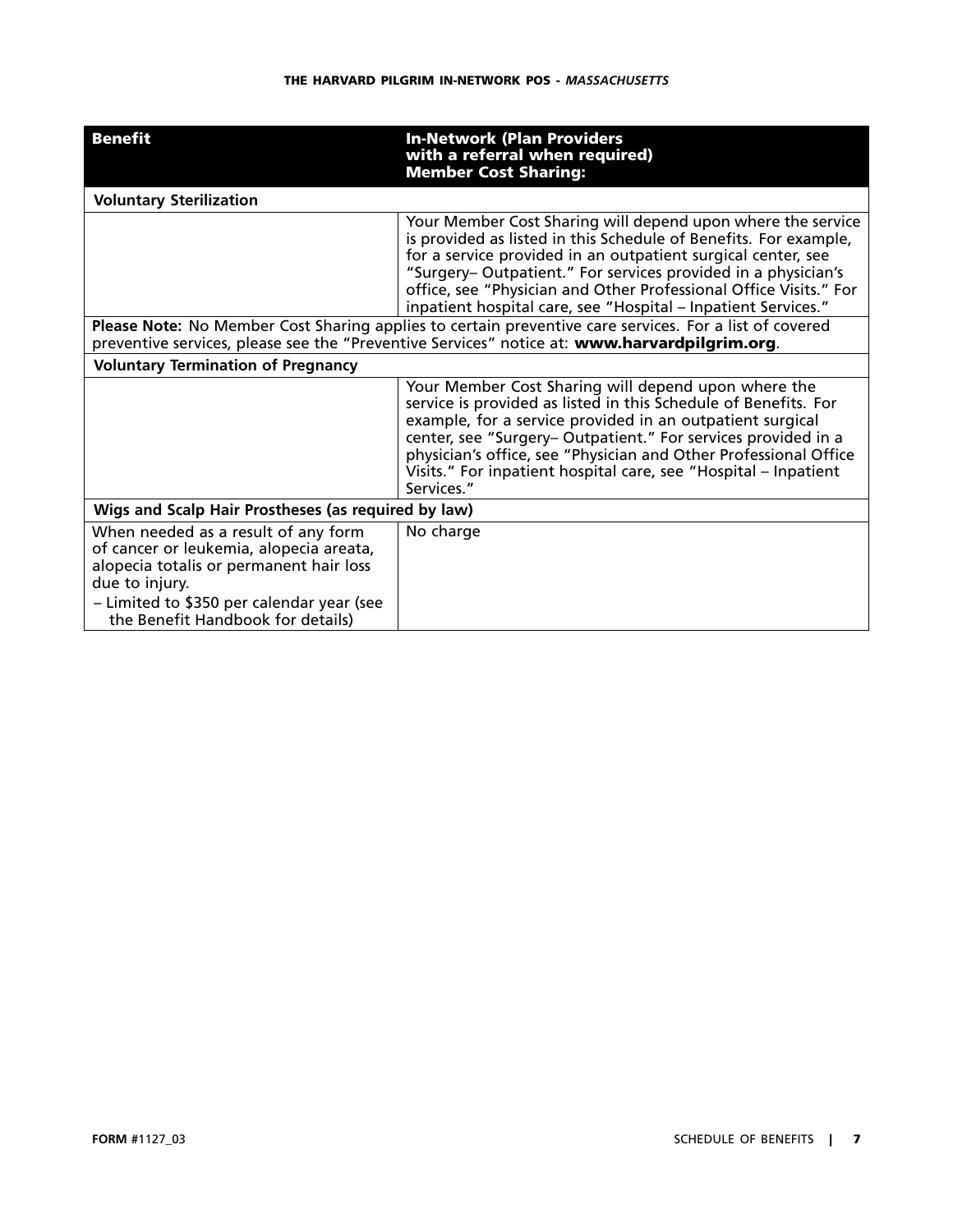**THIS PAGE INTENTIONALLY LEFT BLANK.**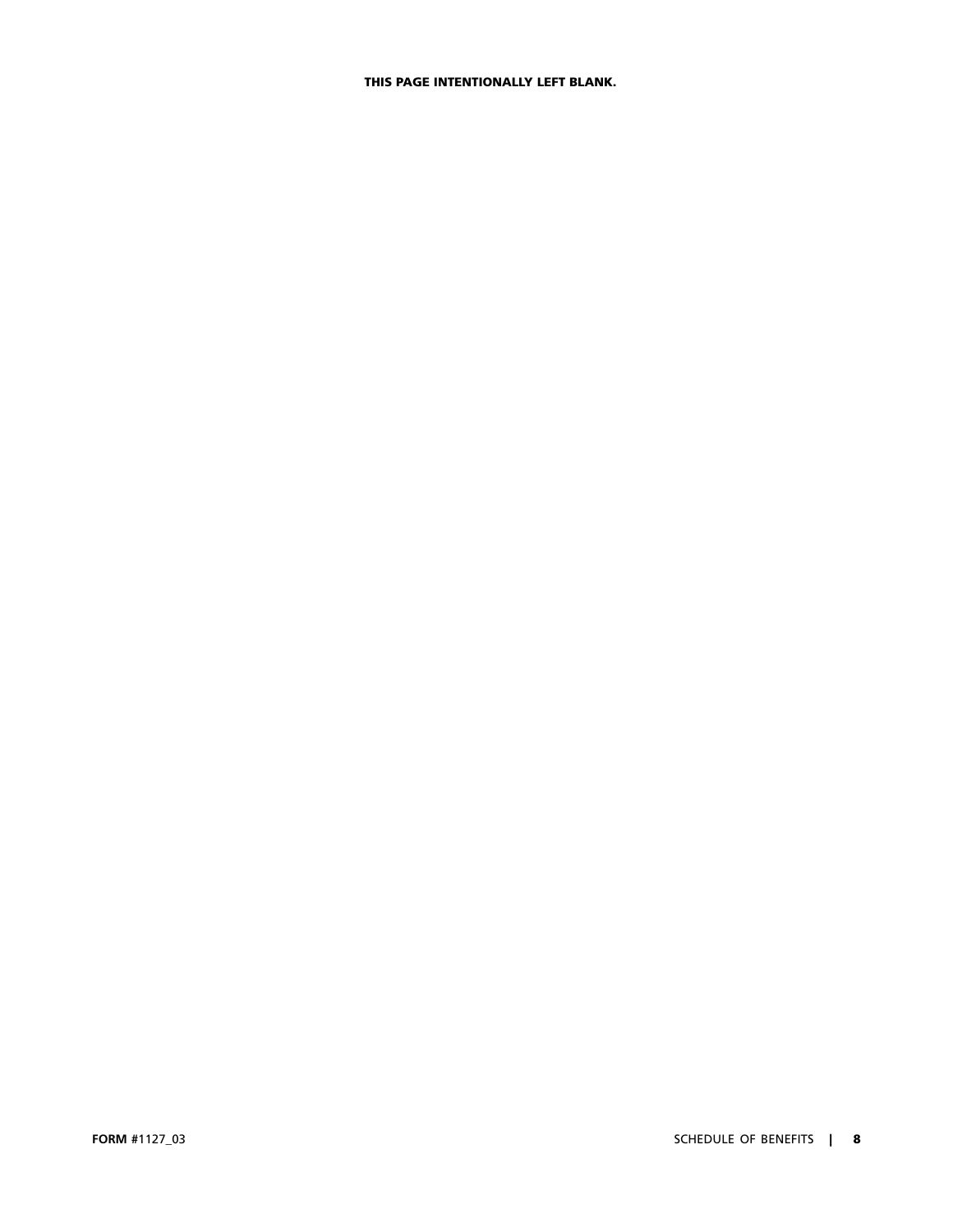# **Schedule of Benefits Harvard Pilgrim Health Care, Inc.** THE HPHC INSURANCE COMPANY OUT-OF-NETWORK POS MASSACHUSETTS

This Schedule of Benefits summarizes your benefits under The HPHC Insurance Company Out-of-Network POS (the Plan) and states the Out-of-Network Member Cost Sharing amounts that you must pay for Covered Benefits. However, it is only <sup>a</sup> summary of your Out-of-Network benefits. Please see your Out-of-Network Benefit Handbook and Prescription Drug Brochure (if you have the Plan's outpatient pharmacy coverage) for detailed information on Out-of-Network benefits covered by the Plan and the terms and conditions of coverage.

## **There are two levels of coverage: In-Network and Out-of-Network**

#### **In-Network Coverage**

You pay lower out-of-pocket cost when you receive in-Network benefits under your POS Plan. With very limited exceptions, you must obtain services from Plan Providers to obtain In-Network benefits. Your In-Network coverage is underwritten by Harvard Pilgrim Health Care and is described in your In-Network Benefit Handbook and In-Network Schedule of Benefits.

In <sup>a</sup> Medical Emergency, including <sup>a</sup> mental health emergency, you should promptly go to the nearest emergency facility or call 911 or other local emergency number. You always receive In-Network coverage for emergency ambulance transportation, and care at <sup>a</sup> hospital emergency room and an emergency admission immediately following emergency room treatment.

#### **Out-of-Network Coverage**

Your Out-of-Network coverage applies when you use <sup>a</sup> Non-Plan Provider or <sup>a</sup> Plan Provider without <sup>a</sup> referral when <sup>a</sup> referral is required for Covered Benefits. When using Non-Plan Providers, we pay <sup>a</sup> percentage of the cost of care you receive, up to the Allowed Amount for Covered Benefits. If <sup>a</sup> Non-Plan Provider charges any amount in excess of the Allowed Amount, you are responsible for the excess amount. Please refer to your Out-of-Network Benefit Handbook for additional information about Out-of-Network Charges in excess of the Allowed Amount.

#### **Member Responsibility for Notification and Prior Approval**

Members must contact HPHC for coverage of <sup>a</sup> number of services. These are listed below.

**Mental Health Care (Including the Treatment of Substance Abuse Disorders)** Prior Approval must be obtained before receiving certain mental health care (including the treatment of substance abuse disorders). Please refer to our internet site, **www.harvardpilgrim.org**, or contact the Member Services Department at **1-888-333-4742** for <sup>a</sup> list of services. To obtain Prior Approval for mental health care (including the treatment of substance abuse disorders), please call the Behavioral Health Access Center at **1-888-777-4742**.

**Medical Services** Members are required to notify HPHC before the start of any planned inpatient admission to <sup>a</sup> Non-Plan medical facility. Members are also required to obtain Prior Approval from HPHC for certain services. Before you receive services from <sup>a</sup> Non-Plan Provider, please refer to our Internet site, **www.harvardpilgrim.org**, or contact the Member Services Department at **1-888-333-4742** for <sup>a</sup> list of Out-of-Network services that require Prior Approval. If you do not provide Notification or obtain Prior Approval when required, you will be responsible for paying the Out-of-Network Penalty amount stated in this Schedule of Benefits in addition to

**EFFECTIVE DATE:** 07/01/2015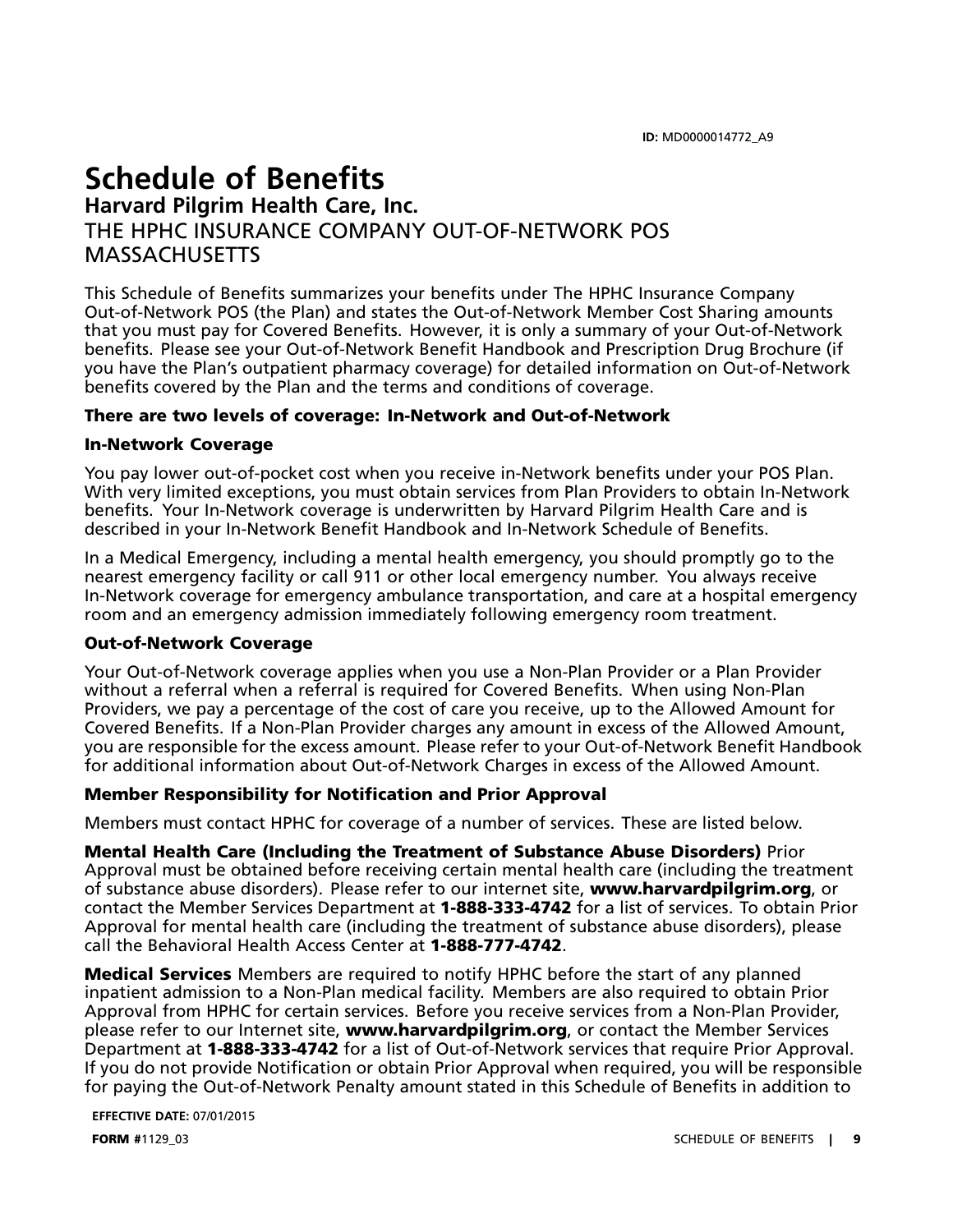any applicable Member Cost Sharing. No coverage will be provided if HPHC determines that the service is not Medically Necessary, and you will be responsible for the entire cost of the service.

**Emergency Care** You do not need to contact HPHC before receiving care in <sup>a</sup> Medical Emergency. In the event of an emergency hospital admission to <sup>a</sup> Non-Plan Provider, you must notify HPHC within 48 hours of the admission, unless Notification is not possible because of your condition. If notice is given to HPHC by an attending emergency physician, no further Notification is required. However, if Notification is not received when the Member's condition permits it, the Member is responsible for the Out-of-Network Penalty amount stated in this Schedule of Benefits. Please call **1-800-708-4414** to notify us of an emergency admission to <sup>a</sup> Non-Plan facility.

#### **Clinical Review Criteria**

We use clinical review criteria to evaluate whether certain services or procedures are Medically Necessary for <sup>a</sup> Member's care. Members or their practitioners may obtain <sup>a</sup> copy of our clinical review criteria applicable to <sup>a</sup> service or procedure for which coverage is requested. Clinical review criteria may be obtained by calling **1-888-888-4742 ext. 38723**.

**Covered Benefits** Your Covered Benefits are administered on <sup>a</sup> calendar year basis.

#### **Schedule of Out-of-Network Benefits and Member Cost Sharing:**

| <b>General Cost Sharing Features:</b>                                                                                                                                                                                                      | <b>Member Cost Sharing:</b>                                                   |  |
|--------------------------------------------------------------------------------------------------------------------------------------------------------------------------------------------------------------------------------------------|-------------------------------------------------------------------------------|--|
| <b>Copayments</b>                                                                                                                                                                                                                          |                                                                               |  |
|                                                                                                                                                                                                                                            | See Covered Benefits below                                                    |  |
| Coinsurance                                                                                                                                                                                                                                |                                                                               |  |
|                                                                                                                                                                                                                                            | See Covered Benefits below                                                    |  |
| <b>Out-of-Network Deductible</b>                                                                                                                                                                                                           |                                                                               |  |
|                                                                                                                                                                                                                                            | \$250 per Member per calendar year<br>\$500 per family per calendar year      |  |
| <b>Out-of-Network Out-of-Pocket Maximum</b>                                                                                                                                                                                                |                                                                               |  |
| Includes all Out-of-Network Member<br>Cost Sharing except:                                                                                                                                                                                 | \$6,600 per Member per calendar year<br>\$13,200 per family per calendar year |  |
| - Any charges above the Allowed<br>Amount and any penalty for failure<br>to receive Prior Approval when using<br>Non-Plan Providers                                                                                                        |                                                                               |  |
| <b>Out-of-Network Penalty Payment</b>                                                                                                                                                                                                      |                                                                               |  |
| - Does not count toward the<br>Out-of-Network Deductible or<br>Out-of-Pocket Maximum.                                                                                                                                                      | \$500                                                                         |  |
| <b>Deductible Rollover</b>                                                                                                                                                                                                                 |                                                                               |  |
| - Your Plan has a Deductible Rollover that applies to any Deductible amount that is incurred for services<br>during the last 3 months of the calendar year and is applied toward the Deductible requirement<br>for the next calendar year. |                                                                               |  |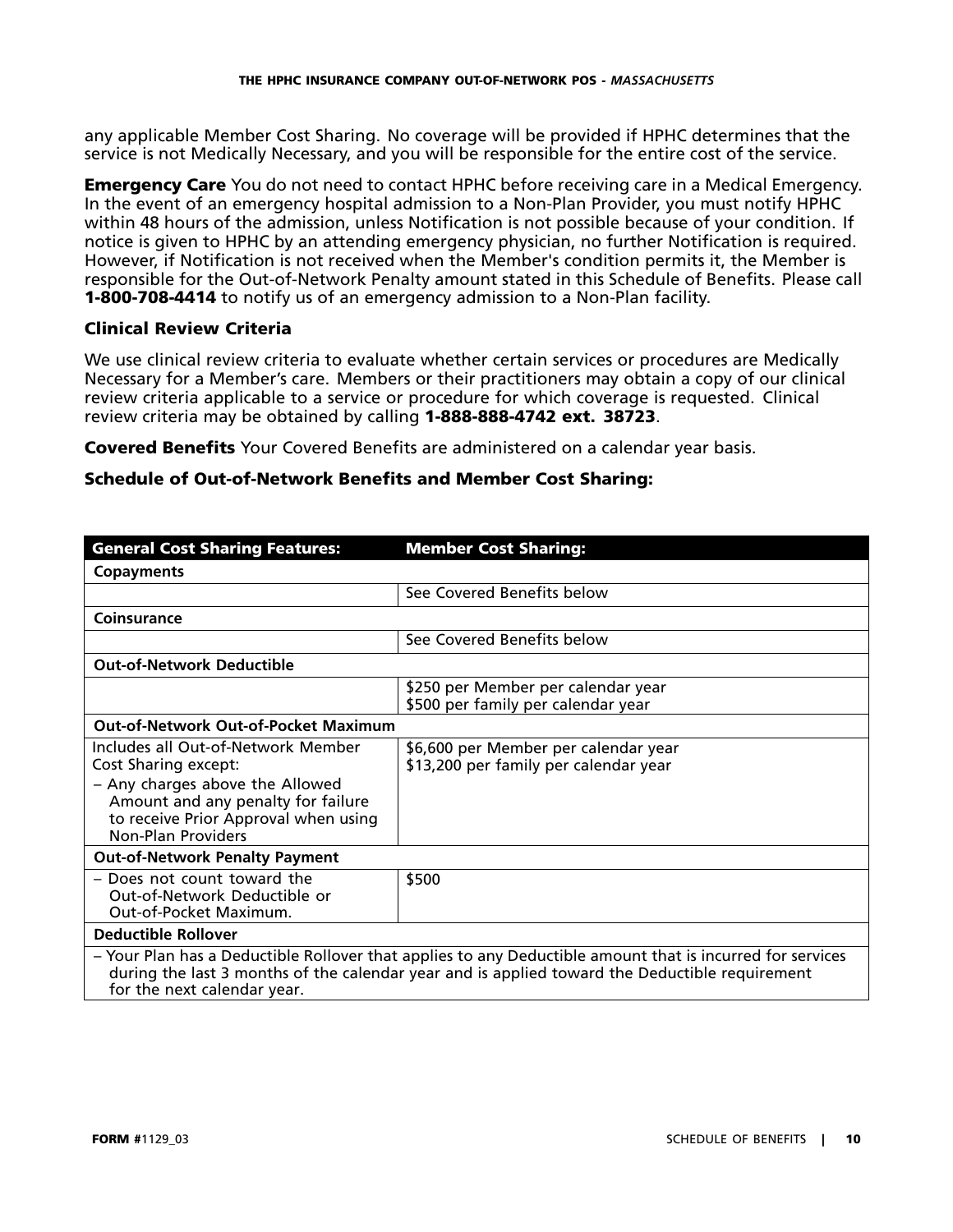#### **THE HPHC INSURANCE COMPANY OUT-OF-NETWORK POS -** *MASSACHUSETTS*

| <b>Benefit</b>                                                                          | <b>Out-of-Network (Non-Plan Providers and Plan Providers</b><br>without a referral when a referral is required)<br><b>Member Cost Sharing</b>                                                                                                                                                                                   |
|-----------------------------------------------------------------------------------------|---------------------------------------------------------------------------------------------------------------------------------------------------------------------------------------------------------------------------------------------------------------------------------------------------------------------------------|
| <b>Acupuncture Treatment for Injury or Illness</b>                                      |                                                                                                                                                                                                                                                                                                                                 |
| - Limited to 20 visits per calendar year                                                | Deductible, then 20% Coinsurance                                                                                                                                                                                                                                                                                                |
| <b>Ambulance Transport</b>                                                              |                                                                                                                                                                                                                                                                                                                                 |
| - Emergency ambulance transport                                                         | No charge                                                                                                                                                                                                                                                                                                                       |
| - Non-emergency ambulance transport                                                     | No charge                                                                                                                                                                                                                                                                                                                       |
| <b>Autism Spectrum Disorders Treatment</b>                                              |                                                                                                                                                                                                                                                                                                                                 |
| - Applied behavior analysis                                                             | Deductible, then 20% Coinsurance                                                                                                                                                                                                                                                                                                |
| <b>Chemotherapy and Radiation Therapy</b>                                               |                                                                                                                                                                                                                                                                                                                                 |
|                                                                                         | Deductible, then 20% Coinsurance                                                                                                                                                                                                                                                                                                |
| <b>Dental Services</b>                                                                  |                                                                                                                                                                                                                                                                                                                                 |
| details of your coverage.                                                               | Important Notice: Coverage of Dental Care is very limited. Please see your Benefit Handbook for the                                                                                                                                                                                                                             |
| - Emergency dental care                                                                 | Your Member Cost Sharing will depend upon the types of<br>services provided, as listed in this Schedule of Benefits.<br>For example, for services provided in a dentist's office, see<br>"Physician and Other Professional Office Visits." For services<br>provided in a hospital emergency room, see "Emergency<br>Room Care." |
| - Extraction of teeth impacted in bone                                                  | Your Member Cost Sharing will depend upon the types of<br>services provided, as listed in this Schedule of Benefits.<br>For example, for services provided in a dentist's office, see<br>"Physician and Other Professional Office Visits." For services<br>provided in a hospital emergency room, see "Emergency<br>Room Care." |
| - Preventive dental care for children (up<br>to the age of 13)                          | Deductible, then 20% Coinsurance                                                                                                                                                                                                                                                                                                |
| <b>Dialysis</b>                                                                         |                                                                                                                                                                                                                                                                                                                                 |
| - Dialysis services                                                                     | Deductible, then 20% Coinsurance                                                                                                                                                                                                                                                                                                |
| - Installation of home equipment is<br>covered up to \$300 in a Member's<br>lifetime.   | Deductible, then 20% Coinsurance                                                                                                                                                                                                                                                                                                |
| <b>Durable Medical Equipment</b>                                                        |                                                                                                                                                                                                                                                                                                                                 |
| - Durable medical equipment                                                             | Deductible, then 20% Coinsurance                                                                                                                                                                                                                                                                                                |
| - Blood glucose monitors, infusion<br>devices and insulin pumps (including<br>supplies) | No charge                                                                                                                                                                                                                                                                                                                       |
| - Oxygen and respiratory equipment                                                      | Deductible, then 20% Coinsurance                                                                                                                                                                                                                                                                                                |
| <b>Early Intervention Services</b>                                                      |                                                                                                                                                                                                                                                                                                                                 |
|                                                                                         | No charge<br><b>Please Note:</b> The Plan does not cover the family participation<br>fee required by the Massachusetts Department of Public<br>Health.                                                                                                                                                                          |
|                                                                                         |                                                                                                                                                                                                                                                                                                                                 |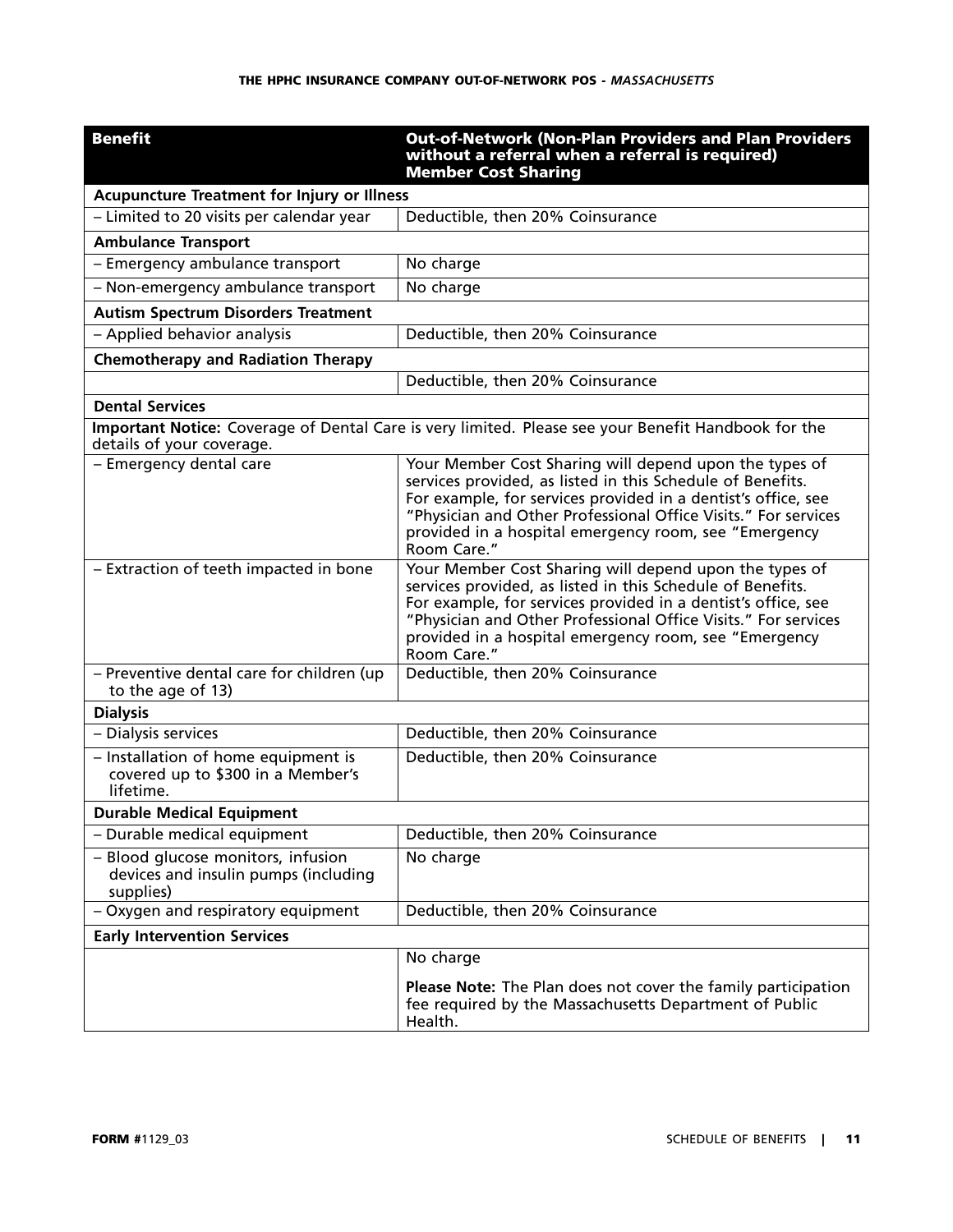#### **THE HPHC INSURANCE COMPANY OUT-OF-NETWORK POS -** *MASSACHUSETTS*

| <b>Benefit</b>                                                                                                                                                                                                                                                  | <b>Out-of-Network (Non-Plan Providers and Plan Providers</b><br>without a referral when a referral is required)<br><b>Member Cost Sharing</b>                                                                                                                                                            |  |
|-----------------------------------------------------------------------------------------------------------------------------------------------------------------------------------------------------------------------------------------------------------------|----------------------------------------------------------------------------------------------------------------------------------------------------------------------------------------------------------------------------------------------------------------------------------------------------------|--|
| <b>Emergency Admission</b>                                                                                                                                                                                                                                      |                                                                                                                                                                                                                                                                                                          |  |
|                                                                                                                                                                                                                                                                 | No charge                                                                                                                                                                                                                                                                                                |  |
| <b>Emergency Room Care</b>                                                                                                                                                                                                                                      |                                                                                                                                                                                                                                                                                                          |  |
|                                                                                                                                                                                                                                                                 | \$100 Copayment per visit                                                                                                                                                                                                                                                                                |  |
|                                                                                                                                                                                                                                                                 | This Copayment is waived if you are admitted directly from<br>a hospital emergency room.                                                                                                                                                                                                                 |  |
| Hearing Aids (for Members up to the age of 22)                                                                                                                                                                                                                  |                                                                                                                                                                                                                                                                                                          |  |
| - Limited to \$2,000 per hearing aid every<br>36 months, for each hearing impaired<br>ear                                                                                                                                                                       | Deductible, then 20% Coinsurance                                                                                                                                                                                                                                                                         |  |
| <b>Home Health Care</b>                                                                                                                                                                                                                                         |                                                                                                                                                                                                                                                                                                          |  |
|                                                                                                                                                                                                                                                                 | Deductible, then 20% Coinsurance                                                                                                                                                                                                                                                                         |  |
| <b>Hospice - Outpatient Services</b>                                                                                                                                                                                                                            |                                                                                                                                                                                                                                                                                                          |  |
|                                                                                                                                                                                                                                                                 | Deductible, then 20% Coinsurance                                                                                                                                                                                                                                                                         |  |
| <b>Hospital - Inpatient Services</b>                                                                                                                                                                                                                            |                                                                                                                                                                                                                                                                                                          |  |
| - Acute hospital care                                                                                                                                                                                                                                           | Deductible, then 20% Coinsurance                                                                                                                                                                                                                                                                         |  |
| - Inpatient maternity care                                                                                                                                                                                                                                      | Deductible, then 20% Coinsurance                                                                                                                                                                                                                                                                         |  |
| - Inpatient rehabilitation- limited to 60<br>days per calendar year                                                                                                                                                                                             | Deductible, then 20% Coinsurance                                                                                                                                                                                                                                                                         |  |
| - Skilled nursing facility - limited to 100<br>days per calendar year                                                                                                                                                                                           | Deductible, then 20% Coinsurance                                                                                                                                                                                                                                                                         |  |
| Infertility Services and Treatments (see the Benefit Handbook for details)                                                                                                                                                                                      |                                                                                                                                                                                                                                                                                                          |  |
|                                                                                                                                                                                                                                                                 | Your Member Cost Sharing will depend upon the types of<br>services provided, as listed in this Schedule of Benefits. For<br>example, for services provided by a physician, see "Physician<br>and Other Professional Office Visits." For inpatient hospital<br>care, see "Hospital - Inpatient Services." |  |
| <b>Laboratory and Radiology Services</b>                                                                                                                                                                                                                        |                                                                                                                                                                                                                                                                                                          |  |
| - Laboratory and x-rays                                                                                                                                                                                                                                         | Deductible, then 20% Coinsurance                                                                                                                                                                                                                                                                         |  |
| <b>Advanced radiology</b>                                                                                                                                                                                                                                       | Deductible, then 20% Coinsurance                                                                                                                                                                                                                                                                         |  |
| – CT scans                                                                                                                                                                                                                                                      |                                                                                                                                                                                                                                                                                                          |  |
| - PET scans                                                                                                                                                                                                                                                     |                                                                                                                                                                                                                                                                                                          |  |
| – MRI                                                                                                                                                                                                                                                           |                                                                                                                                                                                                                                                                                                          |  |
| – MRA<br>- Nuclear medicine                                                                                                                                                                                                                                     |                                                                                                                                                                                                                                                                                                          |  |
| Please Note: Certain laboratory and radiology services, including mammograms, may be available with no<br>Member Cost Sharing if received from a Plan Provider. Please see your In-Network Schedule of Benefits for<br>information on your In-Network coverage. |                                                                                                                                                                                                                                                                                                          |  |
| <b>Low Protein Foods</b>                                                                                                                                                                                                                                        |                                                                                                                                                                                                                                                                                                          |  |
| - Limited to \$5,000 per calendar year                                                                                                                                                                                                                          | No charge                                                                                                                                                                                                                                                                                                |  |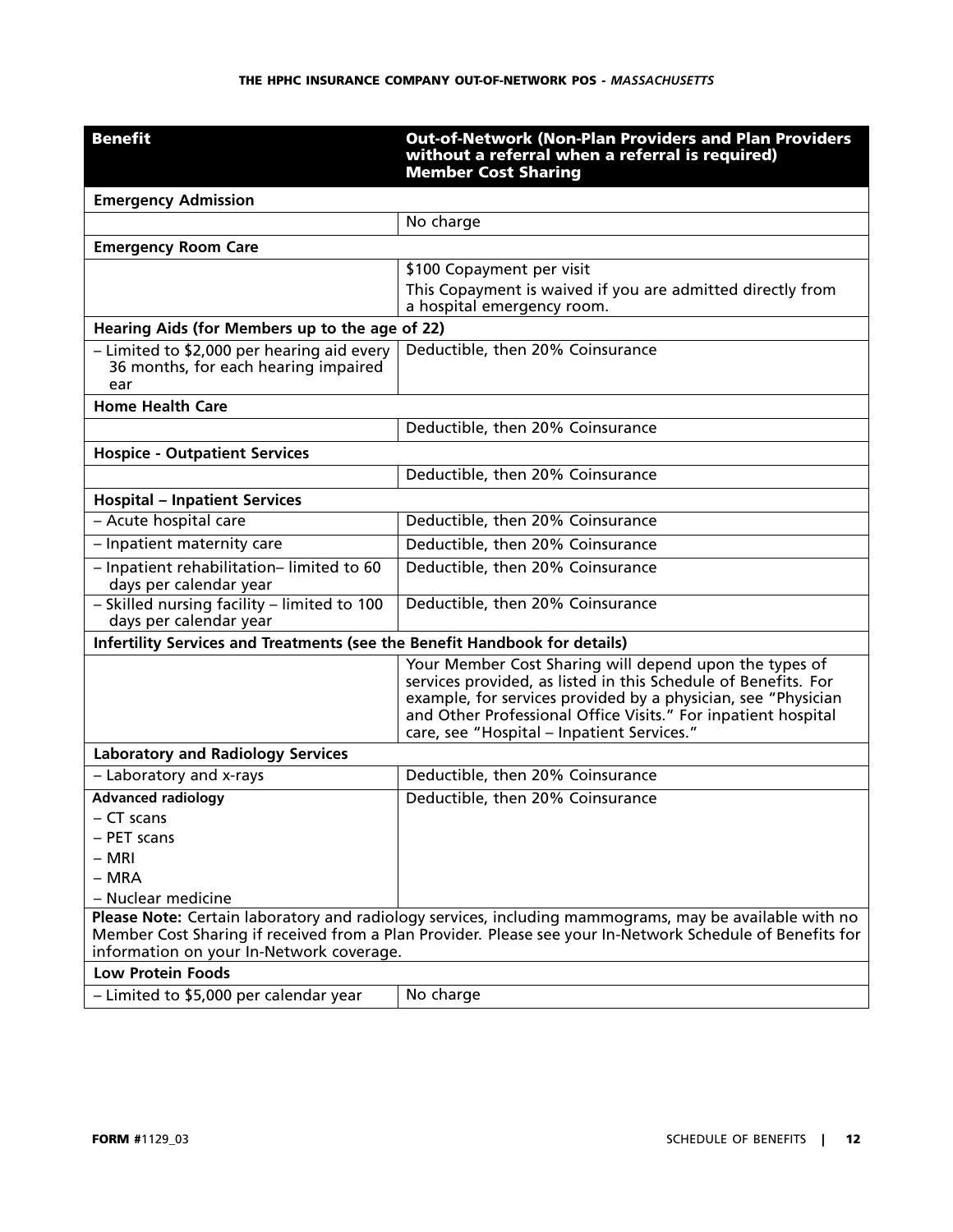| <b>Benefit</b>                                                                                                                                | <b>Out-of-Network (Non-Plan Providers and Plan Providers</b><br>without a referral when a referral is required)<br><b>Member Cost Sharing</b>                                                                                                                                                                                                                                                                                                                                                                                                    |  |
|-----------------------------------------------------------------------------------------------------------------------------------------------|--------------------------------------------------------------------------------------------------------------------------------------------------------------------------------------------------------------------------------------------------------------------------------------------------------------------------------------------------------------------------------------------------------------------------------------------------------------------------------------------------------------------------------------------------|--|
| <b>Maternity Care - Outpatient</b>                                                                                                            |                                                                                                                                                                                                                                                                                                                                                                                                                                                                                                                                                  |  |
| - Routine outpatient prenatal and<br>postpartum care                                                                                          | Deductible, then 20% Coinsurance                                                                                                                                                                                                                                                                                                                                                                                                                                                                                                                 |  |
| on maternity care.                                                                                                                            | Please Note: Routine prenatal and postpartum care is usually received and billed from the same Provider<br>as a single or bundled service. Different Member Cost Sharing may apply to any specialized or non-routine<br>service that is billed separately from your routine outpatient prenatal and postpartum care. For example,<br>for services provided by another physician or specialist, see "Physician and Other Professional Services"<br>for your applicable Member Cost Sharing. Please see your Benefit Handbook for more information |  |
| <b>Medical Formulas</b>                                                                                                                       |                                                                                                                                                                                                                                                                                                                                                                                                                                                                                                                                                  |  |
|                                                                                                                                               | No charge                                                                                                                                                                                                                                                                                                                                                                                                                                                                                                                                        |  |
| Mental Health Care (Including the Treatment of Substance Abuse Disorders)                                                                     |                                                                                                                                                                                                                                                                                                                                                                                                                                                                                                                                                  |  |
| <b>Inpatient Mental Health Care Services</b>                                                                                                  | Deductible, then 20% Coinsurance                                                                                                                                                                                                                                                                                                                                                                                                                                                                                                                 |  |
| <b>Intermediate Mental Health Care Services</b>                                                                                               | Deductible, then 20% Coinsurance                                                                                                                                                                                                                                                                                                                                                                                                                                                                                                                 |  |
| - Acute residential treatment (including<br>detoxification), crisis stabilization and<br>in-home family stabilization                         |                                                                                                                                                                                                                                                                                                                                                                                                                                                                                                                                                  |  |
| - Intensive outpatient programs, partial<br>hospitalization and day treatment<br>programs                                                     |                                                                                                                                                                                                                                                                                                                                                                                                                                                                                                                                                  |  |
| <b>Outpatient Mental Health Care Services</b>                                                                                                 | Group therapy - Deductible, then 20% Coinsurance                                                                                                                                                                                                                                                                                                                                                                                                                                                                                                 |  |
|                                                                                                                                               | Individual therapy - Deductible, then 20% Coinsurance                                                                                                                                                                                                                                                                                                                                                                                                                                                                                            |  |
| - Detoxification                                                                                                                              | Deductible, then 20% Coinsurance                                                                                                                                                                                                                                                                                                                                                                                                                                                                                                                 |  |
| - Medication management                                                                                                                       | Deductible, then 20% Coinsurance                                                                                                                                                                                                                                                                                                                                                                                                                                                                                                                 |  |
| - Psychological testing and<br>neuropsychological assessment                                                                                  | Deductible, then 20% Coinsurance                                                                                                                                                                                                                                                                                                                                                                                                                                                                                                                 |  |
| <b>Ostomy Supplies</b>                                                                                                                        |                                                                                                                                                                                                                                                                                                                                                                                                                                                                                                                                                  |  |
|                                                                                                                                               | Deductible, then 20% Coinsurance                                                                                                                                                                                                                                                                                                                                                                                                                                                                                                                 |  |
| Physician and Other Professional Office Visits (This includes all covered Providers unless otherwise listed<br>in this Schedule of Benefits.) |                                                                                                                                                                                                                                                                                                                                                                                                                                                                                                                                                  |  |
| - Routine examinations for preventive<br>care, including immunizations                                                                        | Deductible, then 20% Coinsurance                                                                                                                                                                                                                                                                                                                                                                                                                                                                                                                 |  |
| - Consultations, evaluations and sickness<br>and injury care                                                                                  | Deductible, then 20% Coinsurance                                                                                                                                                                                                                                                                                                                                                                                                                                                                                                                 |  |
| - Administration of allergy injections                                                                                                        | Deductible, then 20% Coinsurance                                                                                                                                                                                                                                                                                                                                                                                                                                                                                                                 |  |
| <b>Preventive Services and Tests</b>                                                                                                          |                                                                                                                                                                                                                                                                                                                                                                                                                                                                                                                                                  |  |
| - Preventive care services, including all<br>FDA approved contraceptive devices.                                                              | Deductible, then 20% Coinsurance                                                                                                                                                                                                                                                                                                                                                                                                                                                                                                                 |  |

# **(Continued on next page)**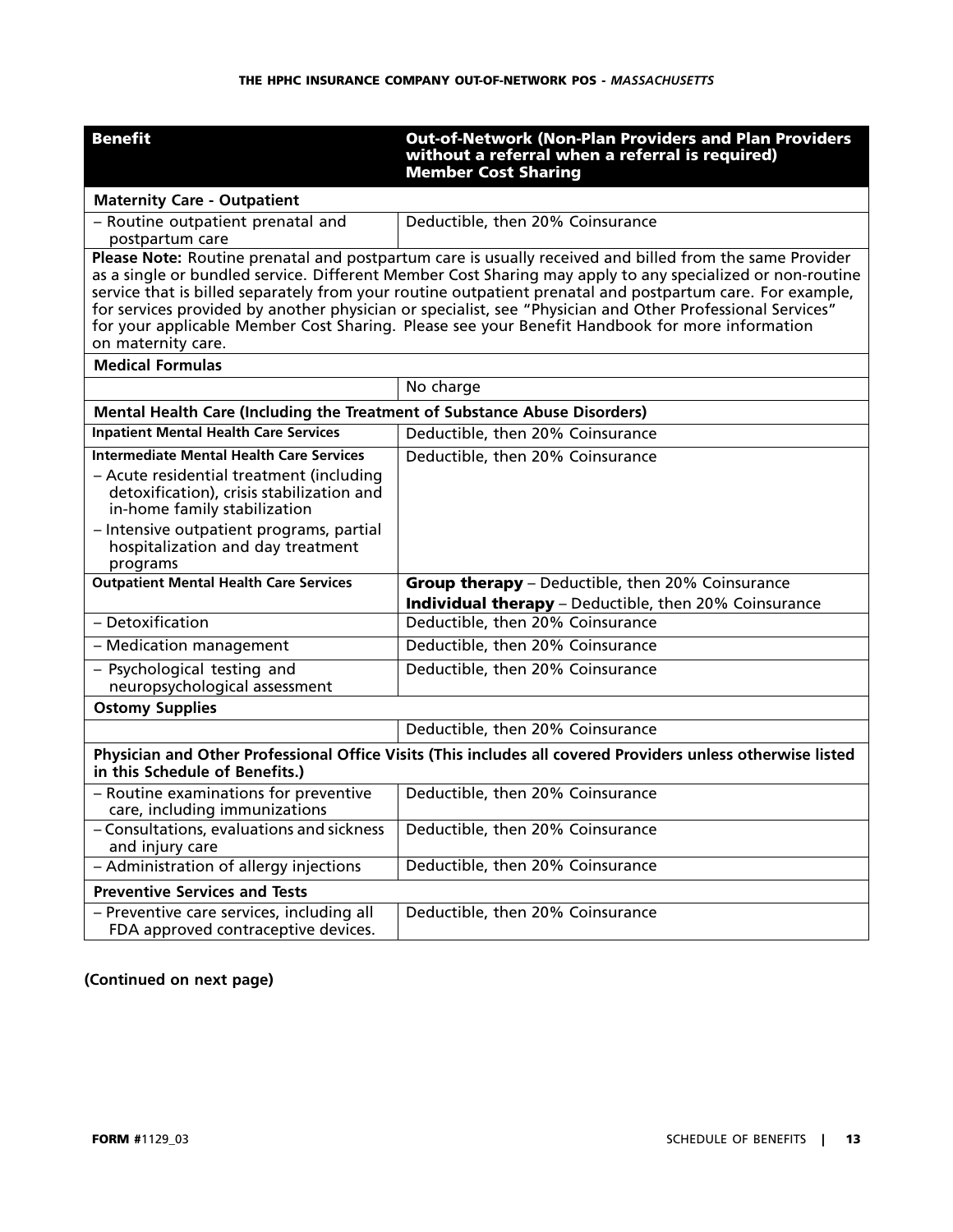| <b>Benefit</b>                                                                                                                                                                                                                                                                                                        | <b>Out-of-Network (Non-Plan Providers and Plan Providers</b><br>without a referral when a referral is required)<br><b>Member Cost Sharing</b>                                                                                                                                                                                                                                                         |  |  |
|-----------------------------------------------------------------------------------------------------------------------------------------------------------------------------------------------------------------------------------------------------------------------------------------------------------------------|-------------------------------------------------------------------------------------------------------------------------------------------------------------------------------------------------------------------------------------------------------------------------------------------------------------------------------------------------------------------------------------------------------|--|--|
|                                                                                                                                                                                                                                                                                                                       |                                                                                                                                                                                                                                                                                                                                                                                                       |  |  |
| <b>Preventive Services and Tests (Continued)</b>                                                                                                                                                                                                                                                                      |                                                                                                                                                                                                                                                                                                                                                                                                       |  |  |
| Please Note: Certain preventive services and tests may be available with no Member Cost Sharing if<br>received from a Plan Provider. Please see your In-Network Schedule of Benefits for information on your<br>In-Network coverage.                                                                                  |                                                                                                                                                                                                                                                                                                                                                                                                       |  |  |
|                                                                                                                                                                                                                                                                                                                       | Under federal law the list of preventive services and tests may change periodically based on the<br>recommendations of the following agencies:                                                                                                                                                                                                                                                        |  |  |
| a. Grade "A" and "B" recommendations of the United States Preventive Services Task Force;                                                                                                                                                                                                                             |                                                                                                                                                                                                                                                                                                                                                                                                       |  |  |
| b. With respect to immunizations, the Advisory Committee on Immunization Practices of the Centers for<br>Disease Control and Prevention; and                                                                                                                                                                          |                                                                                                                                                                                                                                                                                                                                                                                                       |  |  |
| Services Administration.                                                                                                                                                                                                                                                                                              | c. With respect to services for women, infants, children and adolescents, the Health Resources and                                                                                                                                                                                                                                                                                                    |  |  |
| Information on the recommendations of these agencies may be found on<br>the web site of the U.S. Department of Health and Human Services at:                                                                                                                                                                          |                                                                                                                                                                                                                                                                                                                                                                                                       |  |  |
| https://www.healthcare.gov/what-are-my-preventive-care-benefits/#part=1.                                                                                                                                                                                                                                              |                                                                                                                                                                                                                                                                                                                                                                                                       |  |  |
| Harvard Pilgrim will add or delete services from this benefit for preventive services and tests in accordance<br>with changes in the recommendations of the agencies listed above. You can find a list of the current<br>recommendations for preventive care on Harvard Pilgrim's web site at www.harvardpilgrim.org. |                                                                                                                                                                                                                                                                                                                                                                                                       |  |  |
| <b>Prosthetic Devices</b>                                                                                                                                                                                                                                                                                             |                                                                                                                                                                                                                                                                                                                                                                                                       |  |  |
|                                                                                                                                                                                                                                                                                                                       | Deductible, then 20% Coinsurance                                                                                                                                                                                                                                                                                                                                                                      |  |  |
| <b>Rehabilitation Therapy - Outpatient</b>                                                                                                                                                                                                                                                                            |                                                                                                                                                                                                                                                                                                                                                                                                       |  |  |
| - Cardiac rehabilitation                                                                                                                                                                                                                                                                                              | Deductible, then 20% Coinsurance                                                                                                                                                                                                                                                                                                                                                                      |  |  |
| - Pulmonary rehabilitation therapy                                                                                                                                                                                                                                                                                    | Deductible, then 20% Coinsurance                                                                                                                                                                                                                                                                                                                                                                      |  |  |
| - Speech-language and hearing services                                                                                                                                                                                                                                                                                | Deductible, then 20% Coinsurance                                                                                                                                                                                                                                                                                                                                                                      |  |  |
| - Occupational therapy - limited to 60<br>consecutive days per condition                                                                                                                                                                                                                                              | Deductible, then 20% Coinsurance                                                                                                                                                                                                                                                                                                                                                                      |  |  |
| - Physical therapy - limited to 60<br>consecutive days per condition                                                                                                                                                                                                                                                  |                                                                                                                                                                                                                                                                                                                                                                                                       |  |  |
| Please Note: Outpatient physical and<br>occupational therapy is covered to the<br>extent Medically Necessary for: (1)<br>children under the age of three and<br>(2) the treatment of Autism Spectrum<br>Disorders.                                                                                                    |                                                                                                                                                                                                                                                                                                                                                                                                       |  |  |
| <b>Scopic Procedures - Outpatient Diagnostic and Therapeutic</b>                                                                                                                                                                                                                                                      |                                                                                                                                                                                                                                                                                                                                                                                                       |  |  |
| - Endoscopy and sigmoidoscopy                                                                                                                                                                                                                                                                                         | [Your Member Cost Sharing will depend upon where the<br>service is provided as listed in this Schedule of Benefits. For<br>example, for a service provided in an outpatient surgical<br>center, see "Surgery- Outpatient." For services provided in<br>a physician's office, see "Physician and Other Professional<br>Services." For inpatient hospital care, see "Hospital - Inpatient<br>Services." |  |  |
| - Colonoscopy                                                                                                                                                                                                                                                                                                         | Deductible, then 20% Coinsurance                                                                                                                                                                                                                                                                                                                                                                      |  |  |
|                                                                                                                                                                                                                                                                                                                       | Please Note: No Member Cost Sharing applies to certain preventive care services if received from a Plan<br>Provider. Please see your In-Network Schedule of Benefits for information on your In-Network coverage.                                                                                                                                                                                     |  |  |
| Spinal Manipulative Therapy (including care by a chiropractor)                                                                                                                                                                                                                                                        |                                                                                                                                                                                                                                                                                                                                                                                                       |  |  |
| - Limited to 12 visits per calendar year                                                                                                                                                                                                                                                                              | Deductible, then 20% Coinsurance                                                                                                                                                                                                                                                                                                                                                                      |  |  |